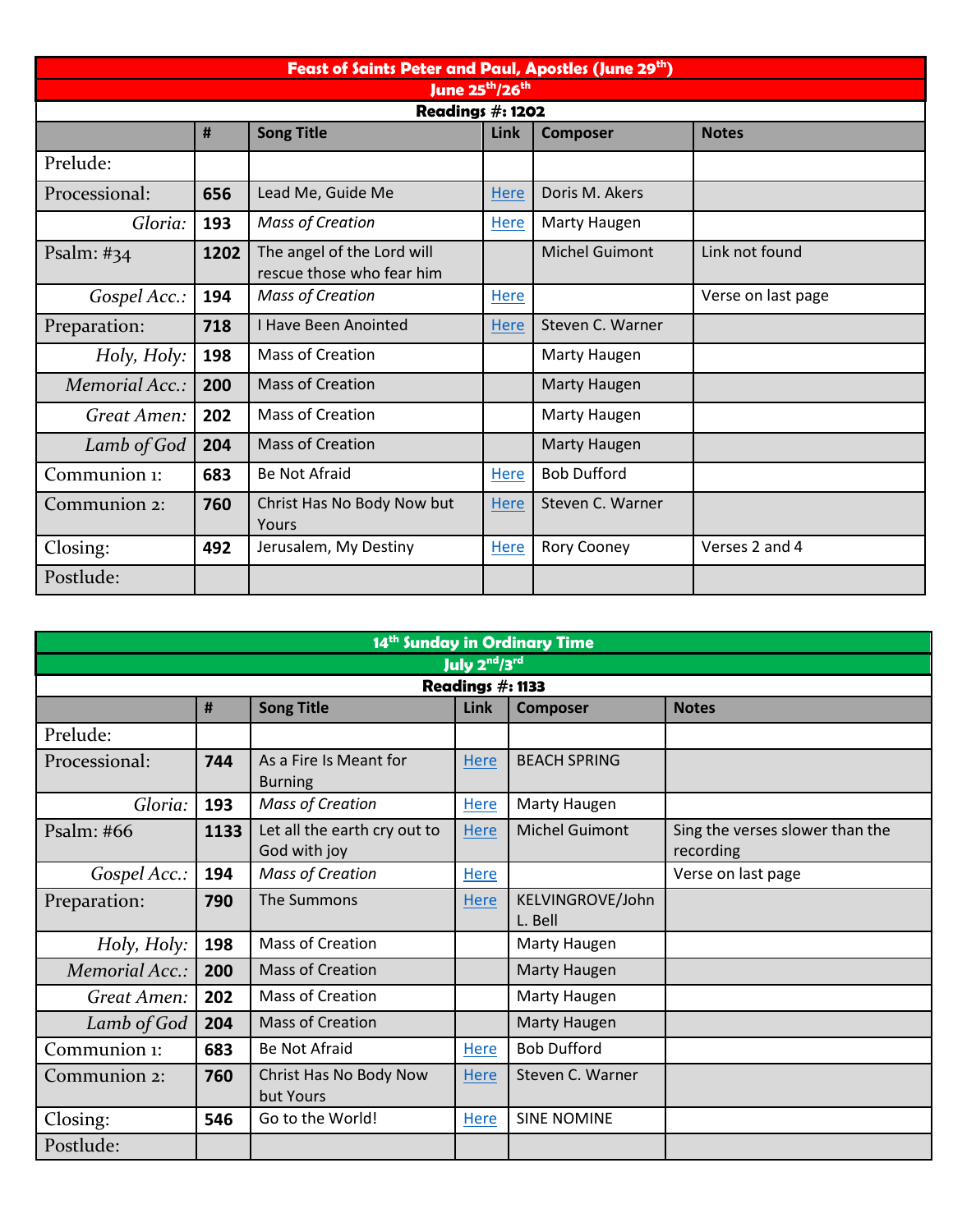| 15 <sup>th</sup> Sunday in Ordinary Time |      |                                                     |             |                           |                    |  |  |  |
|------------------------------------------|------|-----------------------------------------------------|-------------|---------------------------|--------------------|--|--|--|
| July 9th/10th                            |      |                                                     |             |                           |                    |  |  |  |
| Readings #: 1136                         |      |                                                     |             |                           |                    |  |  |  |
|                                          | #    | <b>Song Title</b>                                   | Link        | <b>Composer</b>           | <b>Notes</b>       |  |  |  |
| Prelude:                                 |      |                                                     |             |                           |                    |  |  |  |
| Processional:                            | 590  | Christ, Be Our Light                                | <b>Here</b> | <b>Bernadette Farrell</b> |                    |  |  |  |
| Gloria:                                  | 193  | <b>Mass of Creation</b>                             | Here        | Marty Haugen              |                    |  |  |  |
| Psalm: $#69$                             | 1136 | Turn to the Lord in your<br>need, and you will live | <b>Here</b> | <b>Michel Guimont</b>     |                    |  |  |  |
| Gospel Acc.:                             | 194  | <b>Mass of Creation</b>                             | <b>Here</b> |                           | Verse on last page |  |  |  |
| Preparation:                             | 751  | The Servant Song                                    | <b>Here</b> | <b>Richard Gillard</b>    |                    |  |  |  |
| Holy, Holy:                              | 198  | <b>Mass of Creation</b>                             |             | Marty Haugen              |                    |  |  |  |
| Memorial Acc.:                           | 200  | <b>Mass of Creation</b>                             |             | <b>Marty Haugen</b>       |                    |  |  |  |
| Great Amen:                              | 202  | <b>Mass of Creation</b>                             |             | Marty Haugen              |                    |  |  |  |
| Lamb of God                              | 204  | <b>Mass of Creation</b>                             |             | Marty Haugen              |                    |  |  |  |
| Communion 1:                             | 828  | Make Me a Chanell of Your<br>Peace                  | <b>Here</b> | Sebastian Temple          |                    |  |  |  |
| Communion 2:                             | 760  | Christ Has No Body Now<br>but Yours                 | <b>Here</b> | Steven C. Warner          |                    |  |  |  |
| Closing:                                 | 761  | God Has Chosen Me                                   | Here        | <b>Bernadette Farrell</b> |                    |  |  |  |
| Postlude:                                |      |                                                     |             |                           |                    |  |  |  |

| 16 <sup>th</sup> Sunday in Ordinary Time    |      |                                                              |             |                                     |                          |  |  |  |
|---------------------------------------------|------|--------------------------------------------------------------|-------------|-------------------------------------|--------------------------|--|--|--|
| <b>July 16<sup>th</sup>/17<sup>th</sup></b> |      |                                                              |             |                                     |                          |  |  |  |
| Readings #: 1139                            |      |                                                              |             |                                     |                          |  |  |  |
|                                             | #    | Song Title                                                   | Link        | <b>Notes</b><br>Composer            |                          |  |  |  |
| Prelude:                                    |      |                                                              |             |                                     |                          |  |  |  |
| Processional:                               | 859  | God of Day and God of<br><b>Darkness</b>                     | <b>Here</b> | <b>Beach Spring/Marty</b><br>Haugen |                          |  |  |  |
| Gloria:                                     | 193  | <b>Mass of Creation</b>                                      | Here        | Marty Haugen                        |                          |  |  |  |
| Psalm: $\#$ 15                              | 1139 | He who does justice will live<br>in the presence of the Lord | <b>Here</b> | <b>Michel Guimont</b>               |                          |  |  |  |
| Gospel Acc.:                                | 194  | <b>Mass of Creation</b>                                      | <b>Here</b> |                                     | Verse on last page       |  |  |  |
| Preparation:                                | 782  | Only This Want                                               | <b>Here</b> | Dan Schutte                         | Faster than in the video |  |  |  |
| Holy, Holy:                                 | 198  | Mass of Creation                                             |             | Marty Haugen                        |                          |  |  |  |
| Memorial Acc.:                              | 200  | <b>Mass of Creation</b>                                      |             | Marty Haugen                        |                          |  |  |  |
| Great Amen:                                 | 202  | Mass of Creation                                             |             | Marty Haugen                        |                          |  |  |  |
| Lamb of God                                 | 204  | <b>Mass of Creation</b>                                      |             | Marty Haugen                        |                          |  |  |  |
| Communion 1:                                | 925  | All Who Hunger                                               | Here        | Bob Moore/Sylvia<br>Dunstan         |                          |  |  |  |
| Communion 2:                                | 760  | Christ Has No Body Now but<br>Yours                          | <b>Here</b> | Steven C. Warner                    |                          |  |  |  |
| Closing:                                    | 663  | Lord of All Hopefulness                                      | Here        | <b>SLANE</b>                        |                          |  |  |  |
| Postlude:                                   |      |                                                              |             |                                     |                          |  |  |  |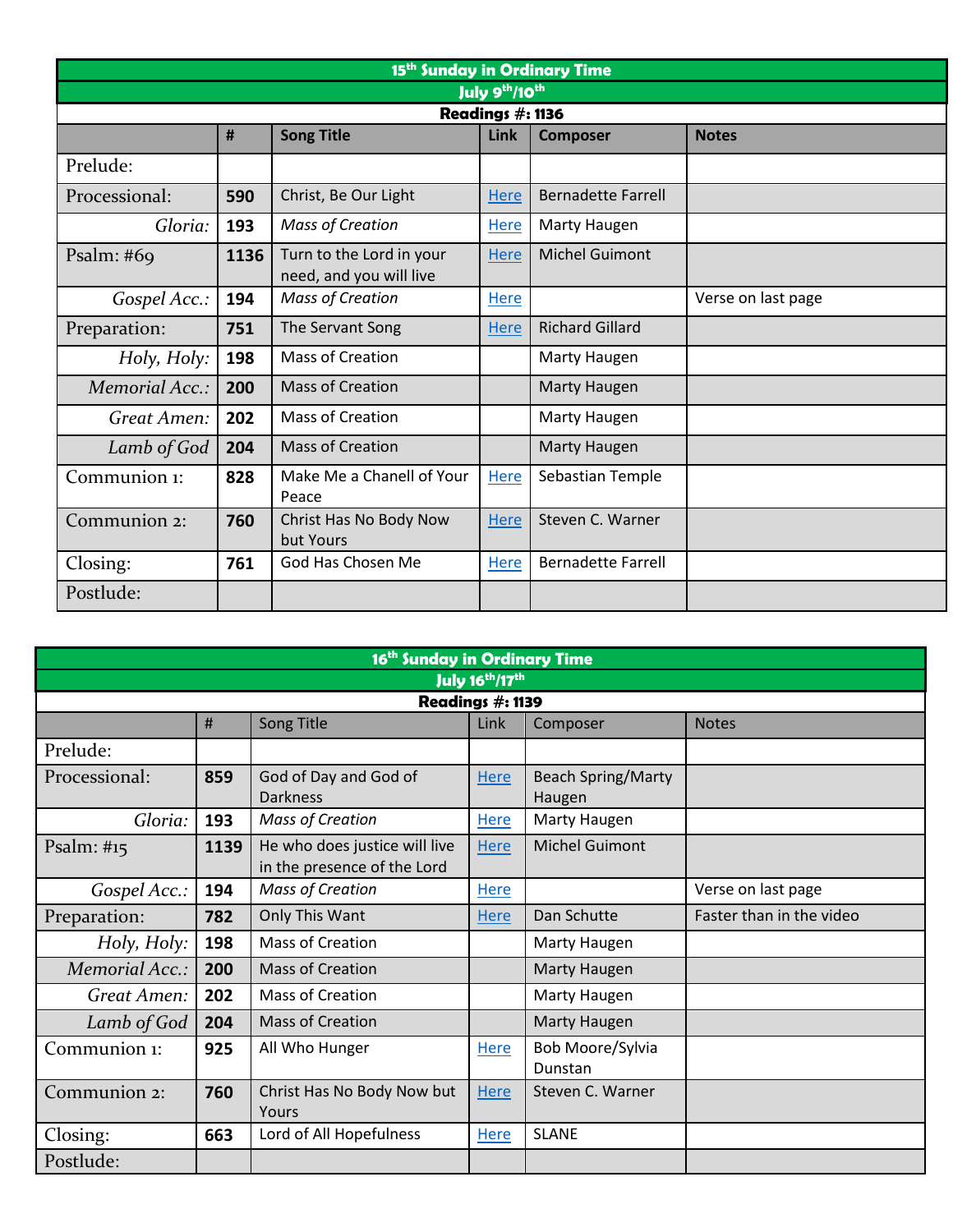| 17 <sup>th</sup> Sunday in Ordinary Time      |                                                                                 |      |                                                        |                |                             |                                 |                          |  |
|-----------------------------------------------|---------------------------------------------------------------------------------|------|--------------------------------------------------------|----------------|-----------------------------|---------------------------------|--------------------------|--|
| July 23rd/24th                                |                                                                                 |      |                                                        |                |                             |                                 |                          |  |
|                                               | Readings #: 1142<br><b>Song Title</b><br>Link<br><b>Here</b><br><b>Composer</b> |      |                                                        |                |                             |                                 | <b>Notes</b>             |  |
| Prelude:                                      |                                                                                 |      |                                                        |                |                             |                                 |                          |  |
| Processional:                                 |                                                                                 | 656  | Lead Me, Guide Me                                      | <b>Here</b>    |                             | Doris M. Akers                  |                          |  |
| Gloria:                                       |                                                                                 | 193  | <b>Mass of Creation</b>                                | <b>Here</b>    |                             |                                 |                          |  |
|                                               |                                                                                 |      |                                                        |                | <b>Marty Haugen</b>         |                                 |                          |  |
| Psalm: #138                                   |                                                                                 | 1142 | Lord, on the day I called for<br>help, you answered me | <b>Here</b>    | <b>Michel Guimont</b>       |                                 |                          |  |
| Gospel Acc.:                                  |                                                                                 | 194  | <b>Mass of Creation</b>                                | <b>Here</b>    |                             |                                 | Verse on last page       |  |
| Preparation:                                  |                                                                                 | 837  | Gather Your People, O Lord                             | <b>Here</b>    | <b>Bob Hurd</b>             |                                 | Slower than in the video |  |
| Holy, Holy:                                   |                                                                                 | 198  | <b>Mass of Creation</b>                                |                | <b>Marty Haugen</b>         |                                 |                          |  |
| Memorial Acc.:                                |                                                                                 | 200  | <b>Mass of Creation</b>                                |                | <b>Marty Haugen</b>         |                                 |                          |  |
| <b>Great Amen:</b>                            |                                                                                 | 202  | Mass of Creation                                       |                |                             | Marty Haugen                    |                          |  |
| Lamb of God                                   |                                                                                 | 204  | Mass of Creation                                       |                | <b>Marty Haugen</b>         |                                 |                          |  |
| Communion 1:                                  |                                                                                 | 925  | All Who Hunger                                         | <b>Here</b>    | Bob Moore/Sylvia<br>Dunstan |                                 |                          |  |
| Communion 2:                                  |                                                                                 | 717  | Shelter Me, O God                                      | <b>Here</b>    | <b>Bob Hurd</b>             |                                 |                          |  |
| Closing:                                      |                                                                                 | 861  | Praise and Thanksgiving                                | <b>Here</b>    | <b>BUNESSAN</b>             |                                 |                          |  |
| Postlude:                                     |                                                                                 |      |                                                        |                |                             |                                 |                          |  |
|                                               |                                                                                 |      | 18 <sup>th</sup> Sunday in Ordinary Time               |                |                             |                                 |                          |  |
|                                               |                                                                                 |      |                                                        | July 30th/31st |                             |                                 |                          |  |
| Readings #: 1145<br><b>Song Title</b><br>Link |                                                                                 |      |                                                        |                | <b>Notes</b>                |                                 |                          |  |
|                                               | $\#$                                                                            |      |                                                        |                |                             | Composer                        |                          |  |
| Prelude:                                      |                                                                                 |      |                                                        |                |                             |                                 |                          |  |
| Processional:                                 | 658                                                                             |      | Seek Ye First                                          | <b>Here</b>    |                             | SEEK YE FIRST/Karen<br>Lafferty |                          |  |
| Gloria:                                       | 193                                                                             |      | <b>Mass of Creation</b>                                | Here           |                             | <b>Marty Haugen</b>             |                          |  |
| Psalm: #90                                    | 1145                                                                            |      | If today you hear his voice,<br>harden not your hearts | Here           |                             | <b>Michel Guimont</b>           |                          |  |
| Gospel Acc.:                                  | 194                                                                             |      | Mass of Creation                                       |                | <b>Here</b>                 |                                 | Verse on last page       |  |
| Preparation:                                  | 584                                                                             |      | Come to the Water                                      |                | <b>Here</b>                 | John Foley                      |                          |  |
| Holy, Holy:                                   | 198                                                                             |      | Mass of Creation                                       |                |                             | Marty Haugen                    |                          |  |
| Memorial Acc.:                                | 200                                                                             |      | Mass of Creation                                       |                |                             | <b>Marty Haugen</b>             |                          |  |
| Great Amen:                                   | 202                                                                             |      | Mass of Creation                                       |                |                             | Marty Haugen                    |                          |  |
| Lamb of God                                   | 204                                                                             |      | Mass of Creation                                       |                |                             | Marty Haugen                    |                          |  |
| Communion 1:                                  | 749                                                                             |      | Where Your Treasure Is                                 | <b>Here</b>    |                             | Marty Haugen                    |                          |  |
| Communion 2:                                  | 920                                                                             |      | Pan de Vida                                            | Here           |                             | <b>Bob Hurd</b>                 |                          |  |
| Closing:                                      | 592                                                                             |      | We Are the Light of the World                          | <b>Here</b>    |                             | Jean A. Greif                   |                          |  |
| Postlude:                                     |                                                                                 |      |                                                        |                |                             |                                 |                          |  |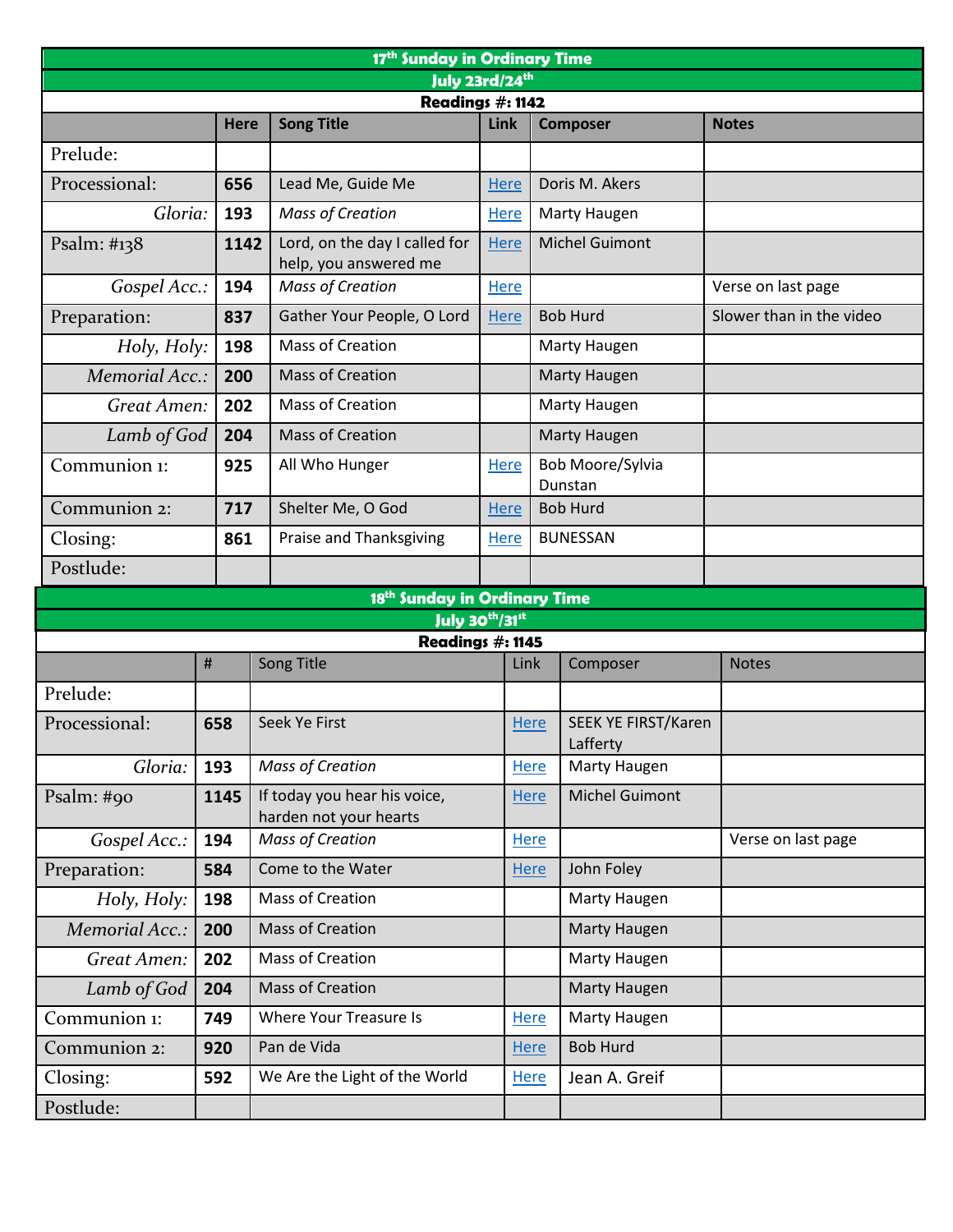Feast of Saints Peter and Paul, Apostles

Acts 12:1-11

Psalm 34

2 Timothy 4:6-8, 17-18

GA Verse: You are Peter and upon this rock I will build my church, and the gates of the netherworld shall not prevail against it. .

Matthew 16:13-19

14th SOT

Isaiah 66:10-14c

Psalm 66

GA Verse: Let the peace of Christ control your hearts; let the word of Christ dwell in you richly.

Galatians 6:14-18

Luke 10:1-12, 17-20

15th SOT

Deuteronomy 30:10-14

Psalm 69

Colossians 1:15-20

GA Verse: Your words, Lord, are Spirit and life; you have the words of everlasting life.

Luke 10:25-37

 $16<sup>th</sup>$  SOT

Genesis 18:1-10a

Psalm 15

Colossians 1:24-28

GA Verse: Blessed are they who have kept the word with a generous heart and yield a harvest through perseverance.

Luke 10:38-42